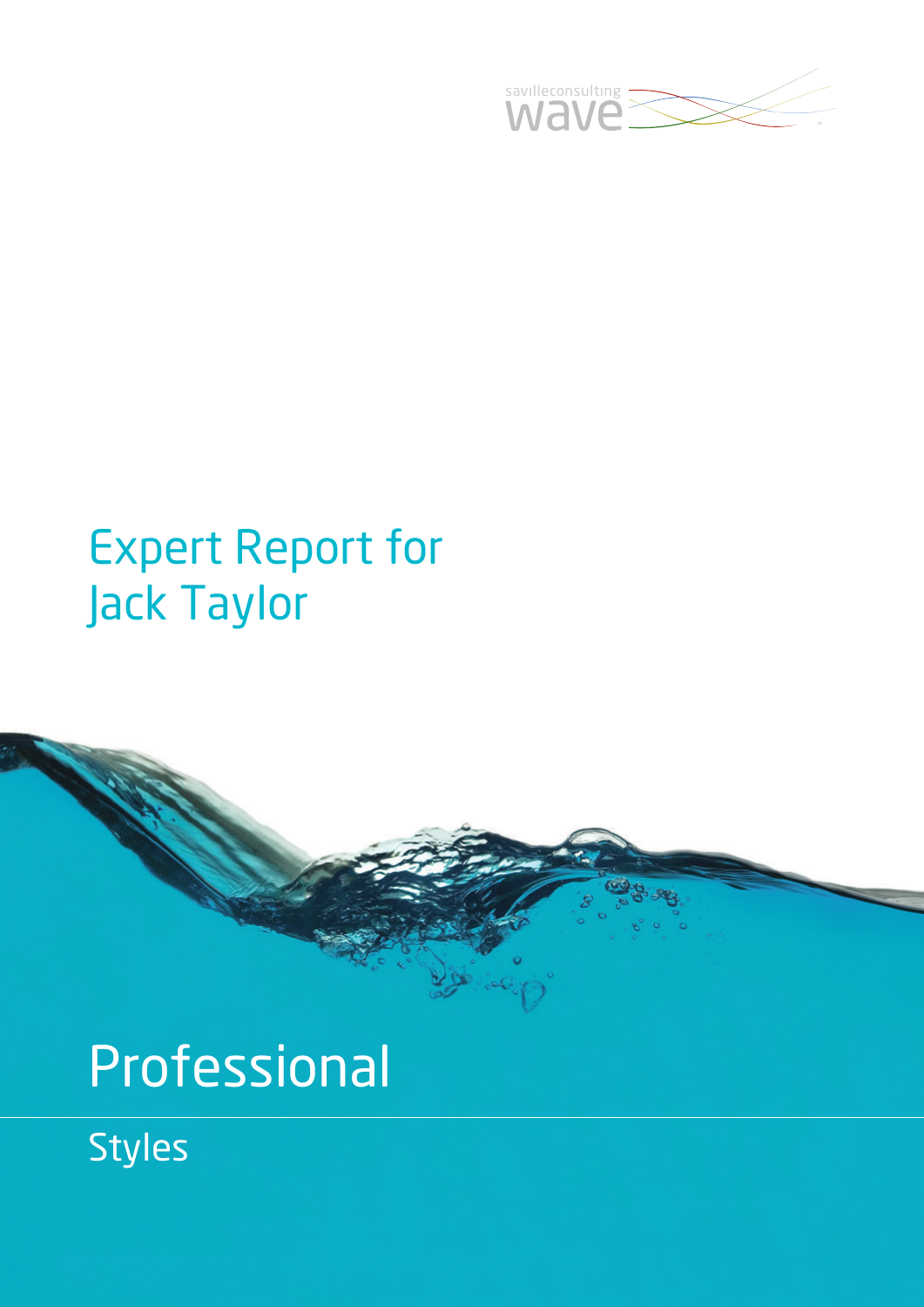

## **Contents**

## About this Report

This report is based upon the Styles assessment, which explores an individual's motives, preferences, needs and talents in critical work areas.

The results are based on a comparison with a group of over 1,000 professionals and are presented on a 1 to 10 sten scale.

Since the questionnaire is a self-report measure, the results reflect the individual's selfperceptions. Nevertheless, our extensive research has shown it to be a valid measure of how people will operate in the workplace.

It should be remembered that the information contained in this report is potentially sensitive and every effort should be made to ensure that it is stored in a secure place.

The information contained within this report is likely to remain valid for 12 to 24 months, depending upon circumstances.

The report was produced using Saville Consulting software systems. It has been derived from the results of an assessment completed by the respondent, and reflects the responses they made.

This report has been generated electronically. Saville Consulting do not guarantee that it has not been changed or edited. We can accept no liability for the consequences of the use of this report, howsoever arising.

The application of this assessment is limited to Saville Consulting employees, agents of Saville Consulting and clients authorised by Saville Consulting.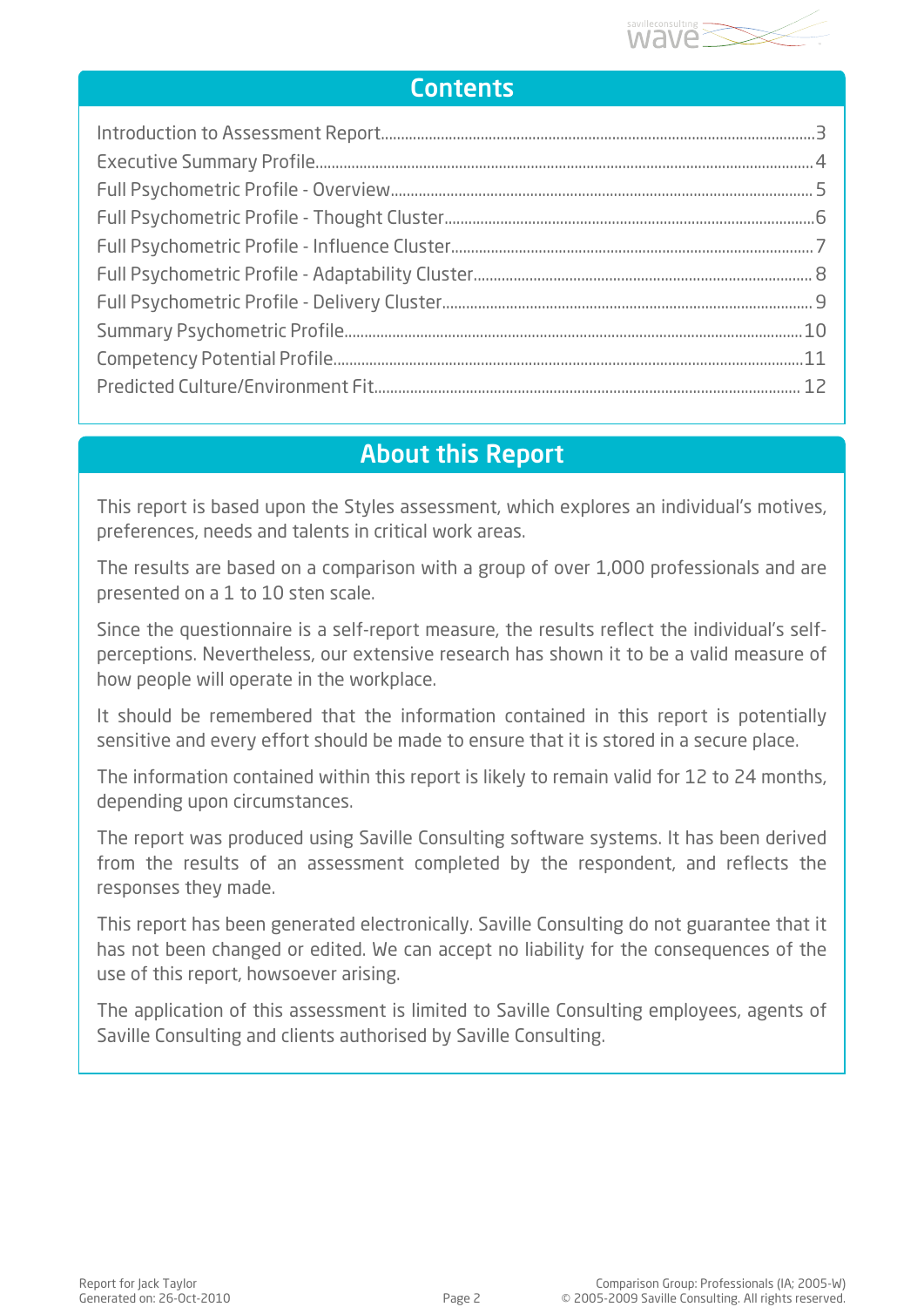

## Introduction to Assessment Report

This report provides information on motives, preferences, needs and talents, based on Jack Taylor's responses to the Styles questionnaire.

#### Executive Summary Profile

The Executive Summary Profile outlines the 12 main sections of the profile, grouped under the four major cluster headings of Thought, Influence, Adaptability and Delivery. Beneath each of the 12 section headings information is given on the three underlying dimensions - 36 dimensions in total.

#### Full Psychometric Profile

The Full Psychometric Profile focuses on the 36 Professional Styles dimensions, which are arranged under four main cluster headings (Thought, Influence, Adaptability and Delivery), with one page devoted to each cluster. Each cluster breaks down into three sections (12 in total), each consisting of three dimensions. These 36 dimensions are each comprised of three underlying facets (108 in total), with verbal descriptions of the facet scores shown underneath the dimension title.

#### Summary Psychometric Profile

The Summary Psychometric Profile gives an overview of the 36 Styles dimensions of the profile on one page. It highlights where there is a facet range, and where motive or talent is higher (whichever is higher is indicated by M or T) and where normative or ipsative is higher (whichever is higher is indicated by an N or I).

#### Competency Potential Profile

The Competency Potential Report is based on links established between the 108 facets of the Styles questionnaire and a detailed, independent assessment of work performance on over 1,000 professionals. Based on real data, this gives a unique prediction of Jack Taylor's likely strengths and limitations in 12 key performance areas. Underlying components of performance are reflected in the verbal descriptions and scores under each of the 12 competency headings. This prediction should be interpreted against key work requirements as established through job analysis or competency profiling methods. Highly positive profiles may reflect an unrealistically positive self-view whilst low scoring profiles may reflect an overly critical self-view. In such cases, it is particularly important to verify the results against other information.

#### Predicted Culture/Environment Fit

The Predicted Culture/Environment Fit Report gives an indication of the aspects of the culture, job and environment that are likely to enhance or inhibit a person's success. Saville Consulting's groundbreaking research suggests that people's motives and talents interact in important ways with culture, job and environment characteristics to help determine their work performance and competency.

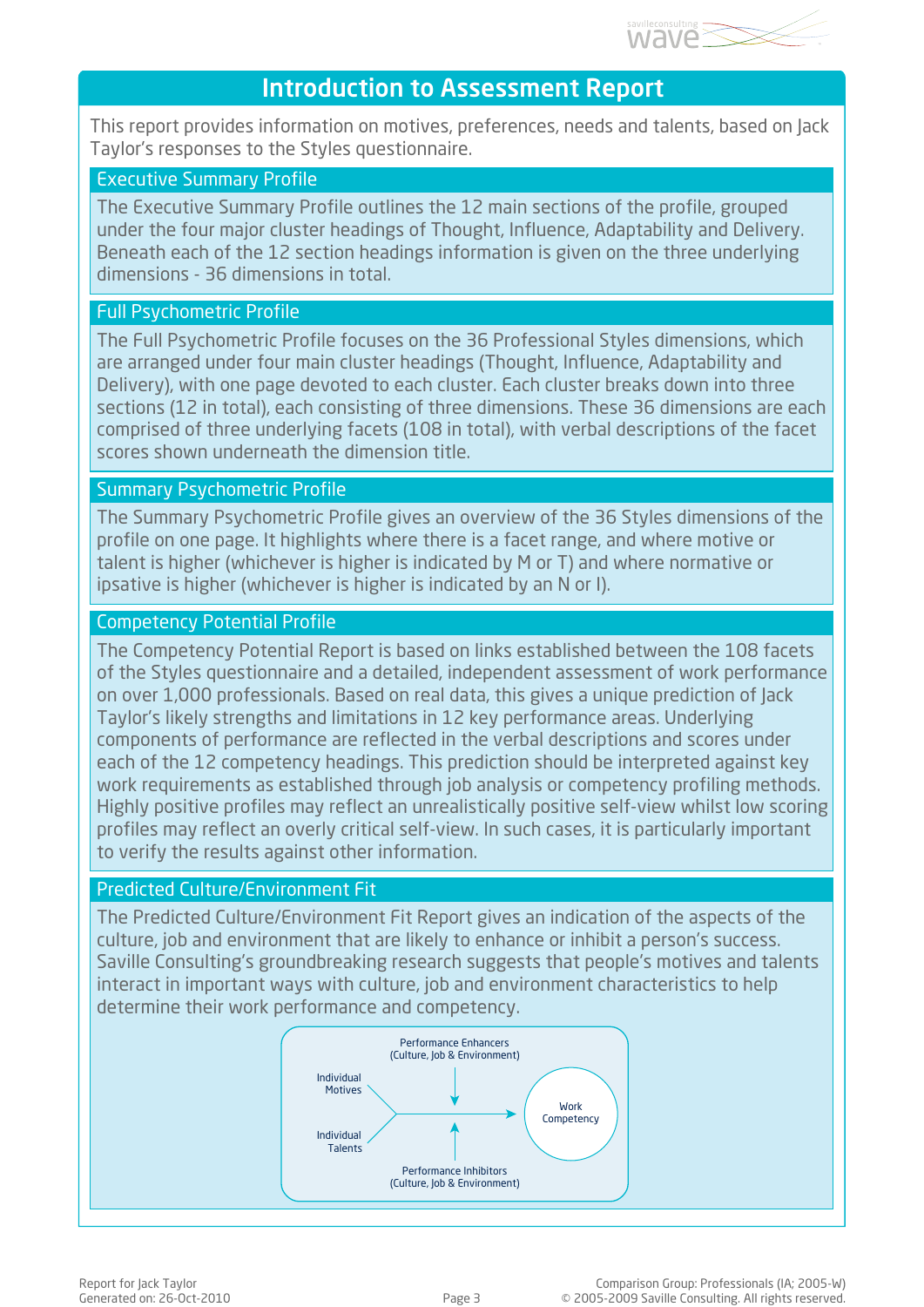

| <b>Executive Summary Profile</b>                                                      |              |                |   |   |   |                |  |   |                |    |
|---------------------------------------------------------------------------------------|--------------|----------------|---|---|---|----------------|--|---|----------------|----|
| <b>Thought</b>                                                                        | $\mathbf{1}$ | 2              | 3 | 4 | 5 | $6\phantom{1}$ |  | 8 | 9              | 10 |
| Evaluative Sten 6<br>Analytical (7); Factual (9); Rational (3)                        |              |                |   |   |   |                |  |   |                |    |
| Investigative Sten 8<br>Learning Oriented (8); Practically Minded (6); Insightful (7) |              |                |   |   |   |                |  |   |                |    |
| Imaginative Sten 7<br>Inventive (9); Abstract (7); Strategic (4)                      |              |                |   |   |   |                |  |   |                |    |
| <b>Influence</b>                                                                      | 1            | 2              | 3 | 4 | 5 | 6              |  | 8 | 9              | 10 |
| Sociable [sten 2]<br>Interactive (3); Engaging (3); Self-promoting (3)                |              |                |   |   |   |                |  |   |                |    |
| Impactful Sten 5<br>Convincing (3); Articulate (6); Challenging (6)                   |              |                |   |   |   |                |  |   |                |    |
| <b>Assertive</b> Sten 3<br>Purposeful (7); Directing (1); Empowering (4)              |              |                |   |   |   |                |  |   |                |    |
| <b>Adaptability</b>                                                                   | $\mathbf{1}$ | $\overline{c}$ | з | 4 | 5 | 6              |  | 8 | $\overline{9}$ | 10 |
| Resilient Sten 4<br>Self-assured (1); Composed (7); Resolving (5)                     |              |                |   |   |   |                |  |   |                |    |
| Flexible Sten 4<br>Positive (4); Change Oriented (8); Receptive (1)                   |              |                |   |   |   |                |  |   |                |    |
| Supportive Sten 2<br>Attentive (6); Involving (1); Accepting (1)                      |              |                |   |   |   |                |  |   |                |    |
| <b>Delivery</b>                                                                       | 1            | $\overline{c}$ | з | 4 | 5 | $6\phantom{1}$ |  | 8 | $\overline{9}$ | 10 |
| Conscientious Sten 4<br>Reliable (6); Meticulous (6); Conforming (1)                  |              |                |   |   |   |                |  |   |                |    |
| Structured Sten 7<br>Organised (6); Principled (5); Activity Oriented (9)             |              |                |   |   |   |                |  |   |                |    |
| Driven Sten 6<br>Dynamic (6); Enterprising (6); Striving (5)                          |              |                |   |   |   |                |  |   |                |    |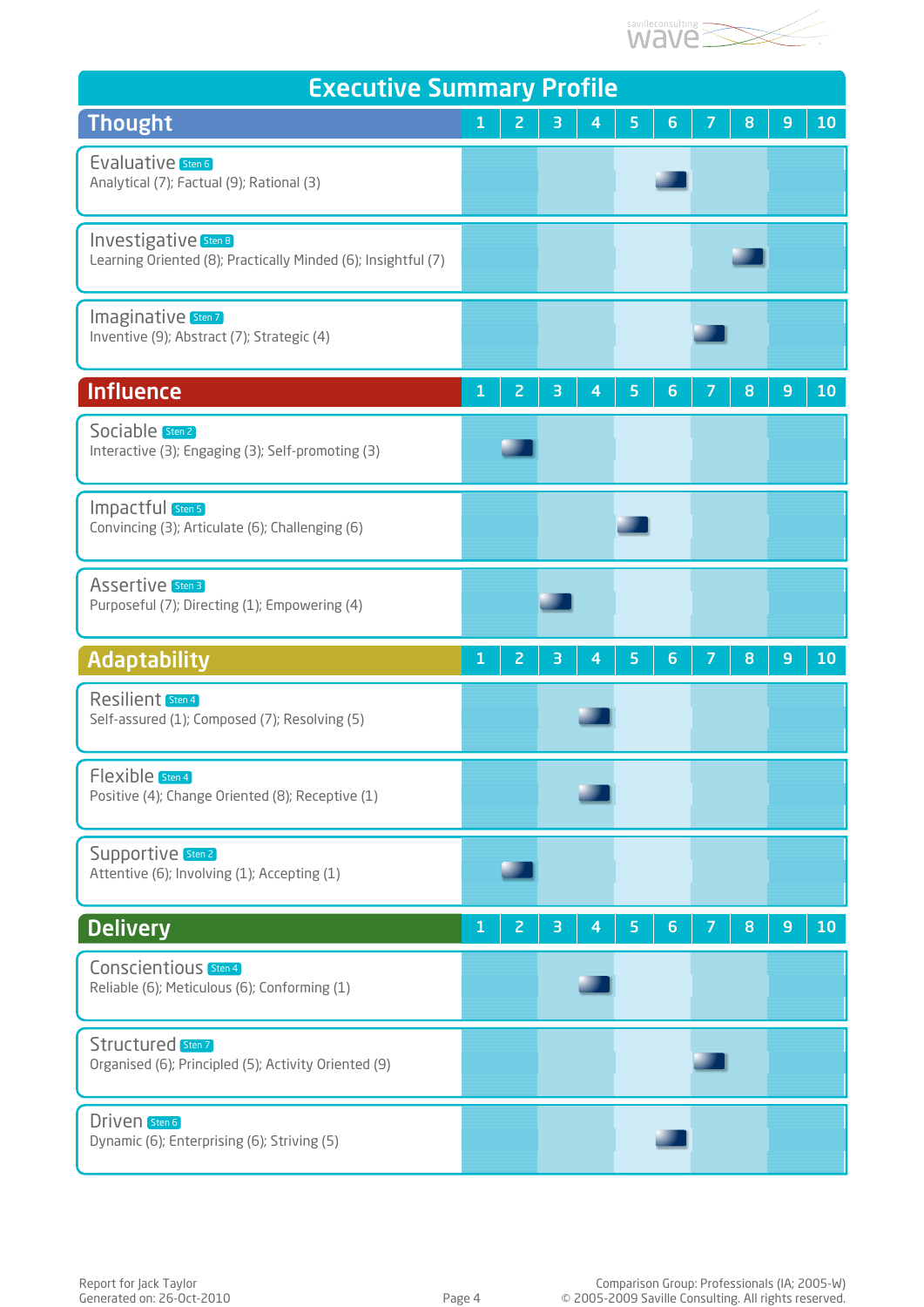

## Full Psychometric Profile - Overview

This full psychometric profile provides a detailed assessment of Jack Taylor's responses to the Professional Styles questionnaire.

It begins with a summary of response patterns followed by an explanation of the profile structure. The next few pages report on the results of the four major clusters.

| <b>Response Summary</b>                                                                                                               |  |   |   |   |    |
|---------------------------------------------------------------------------------------------------------------------------------------|--|---|---|---|----|
|                                                                                                                                       |  | 4 | 6 | 8 | 10 |
| <b>Ratings Acquiescence</b><br>Overall, fairly critical in self-ratings                                                               |  |   |   |   |    |
| <b>Consistency of Rankings</b><br>Consistent in rank ordering of characteristics                                                      |  |   |   |   |    |
| Normative-Ipsative Agreement<br>Overall, the degree of alignment between normative and<br>ipsative scores is typical of most people   |  |   |   |   |    |
| Motive-Talent Agreement<br>Overall, the degree of alignment between Motive and<br>Talent scores is slightly less than for most people |  |   |   |   |    |

### Profile Breakdown

Saville Consulting's extensive research indicates the best predictor of performance at work is generally the score indicated by the sten marker (combined normative-ipsative). Information is also provided on subtle differences highlighted by the profile:-

**Facet Range.** Where the range of facet scores within any dimension is of three stens or more, this is indicated both by hatching on the dimension scale and the provision of individual facet scores in brackets alongside each verbal facet description.

 - **Normative-Ipsative Split.** Differences between normative (rating) and ipsative (ranking) scores of three stens or more are indicated by the markers  $\mathbf n$  and  $\mathbf n$ , respectively. Where ipsative scores are higher than normative ones, the person may have been overly self critical in their normative self descriptions. If normative scores are higher than ipsative, it may mean that the person has been less self critical and has possibly exaggerated their normative description. This provides specific areas for further verification, rather than one unspecified measure of social desirability.

 - **Motive-Talent Split.** Differences between motive and talent scores of three stens or more on a given dimension are indicated by the markers  $\blacksquare$  and  $\blacksquare$ , respectively. Such differences may suggest an incentive to develop in given areas, or indicate areas where environmental influences are having a strong impact.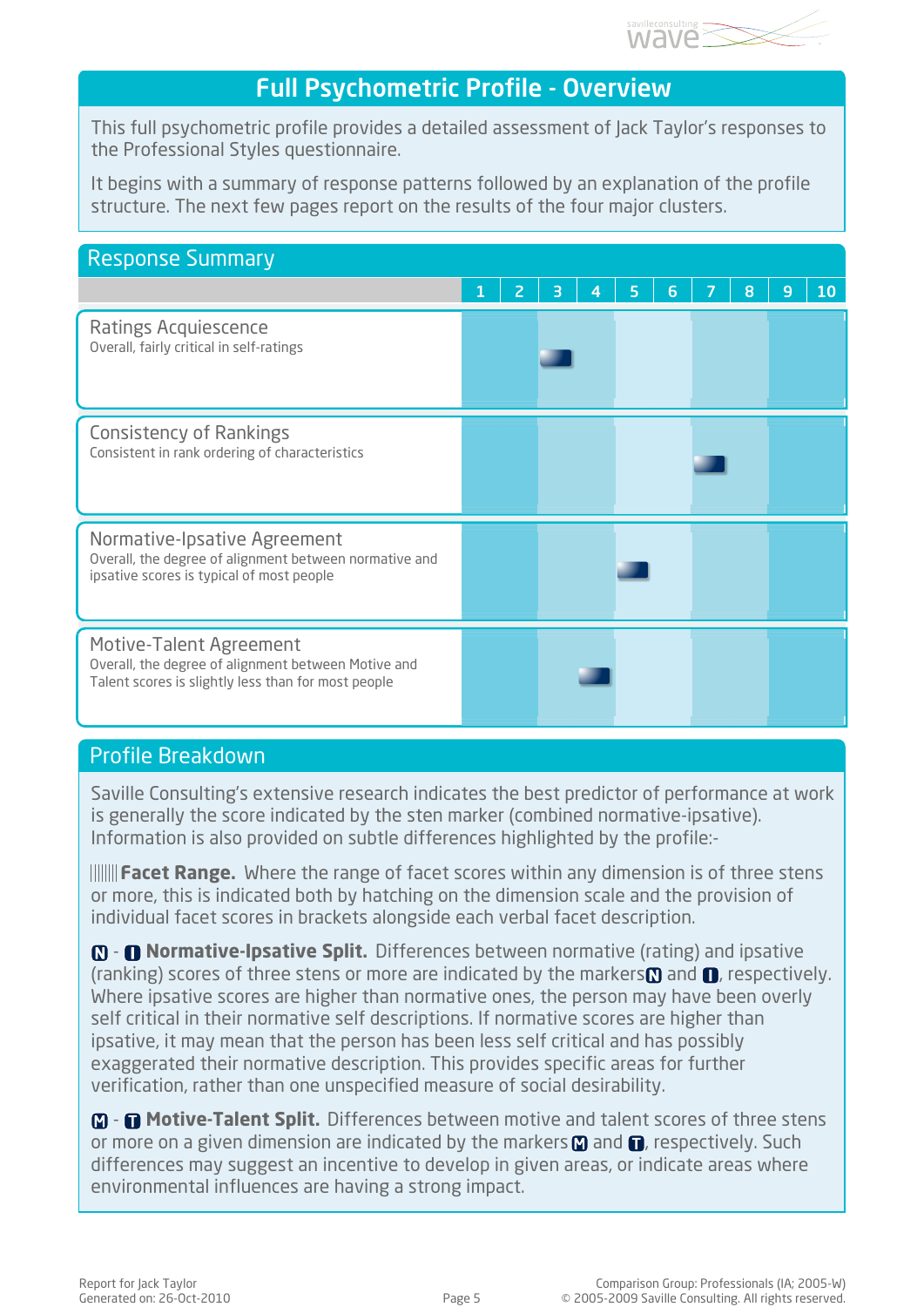

| <b>Full Psychometric Profile - Thought Cluster</b> |  |
|----------------------------------------------------|--|
|                                                    |  |

| <b>Thought</b>                                                                                                                                                                               |                   |                |                   |             |   |                                   |   |   |                   |    |
|----------------------------------------------------------------------------------------------------------------------------------------------------------------------------------------------|-------------------|----------------|-------------------|-------------|---|-----------------------------------|---|---|-------------------|----|
| <b>Evaluative</b>                                                                                                                                                                            | 1                 | 2              | З                 | 4           | 5 | 6                                 |   | 8 | 9                 | 10 |
| <b>Analytical</b> Sten 7<br>likes to analyse information (7); frequently asks probing<br>questions (8); moderately inclined to seek solutions to<br>problems (5)                             |                   |                |                   |             |   |                                   |   |   |                   |    |
| Factual Sten 9<br>very likely to communicate well in writing (10); readily<br>understands the logic behind an argument (8); explores<br>the facts comprehensively (7)                        |                   |                |                   |             |   |                                   |   |   |                   |    |
| Rational Sten 3<br>dislikes working with numerical data (4); has little interest<br>in information technology (3); moderately likely to base<br>decisions on the facts alone (5)             |                   |                |                   |             |   |                                   |   |   |                   |    |
| <b>Investigative</b>                                                                                                                                                                         | 1                 | $\overline{2}$ | з                 | 4           | 5 | 6                                 |   | 8 | $\overline{9}$    | 10 |
| Learning Oriented Sten 8<br>actively seeks opportunities to learn about new things (9);<br>a quick learner (7); inclined to learn through reading (7)                                        |                   |                |                   |             |   |                                   |   |   |                   |    |
| <b>Practically Minded Sten 6</b><br>moderately focused on practical work (6); prefers to learn<br>by doing (7); shows a reasonable amount of common sense<br>(6)                             |                   |                |                   |             |   |                                   |   |   |                   |    |
| Insightful Sten 7<br>moderately focused on constantly improving things (6);<br>quick at getting to the core of a problem (8); somewhat<br>inclined to trust intuition to guide judgement (6) |                   |                |                   | $\mathbf T$ |   |                                   |   |   | $\bm{\mathsf{M}}$ |    |
| <b>Imaginative</b>                                                                                                                                                                           | 1                 | $\overline{2}$ | з                 | 4           | 5 | 6                                 |   | 8 | 9                 | 10 |
| Inventive Sten 9<br>generates ideas (8); produces original ideas (8); extremely<br>likely to adopt radical solutions (9)                                                                     |                   |                |                   |             |   |                                   |   |   |                   |    |
| Abstract Sten 7<br>good at developing concepts (8); has relatively little<br>interest in applying theories (4); interested in studying the<br>underlying principles (8)                      |                   |                |                   |             |   | <b>TITULI III III III III III</b> |   |   |                   |    |
| <b>Strategic Sten 4</b><br>moderately inclined to develop strategies (6); rarely<br>focuses on long term issues (4); unlikely to create a clear<br>vision for the future (3)                 | $\bm{\mathsf{M}}$ |                | $\bm{\mathsf{M}}$ |             |   | $\blacksquare$                    | 0 |   |                   |    |
|                                                                                                                                                                                              |                   |                |                   |             |   |                                   |   |   |                   |    |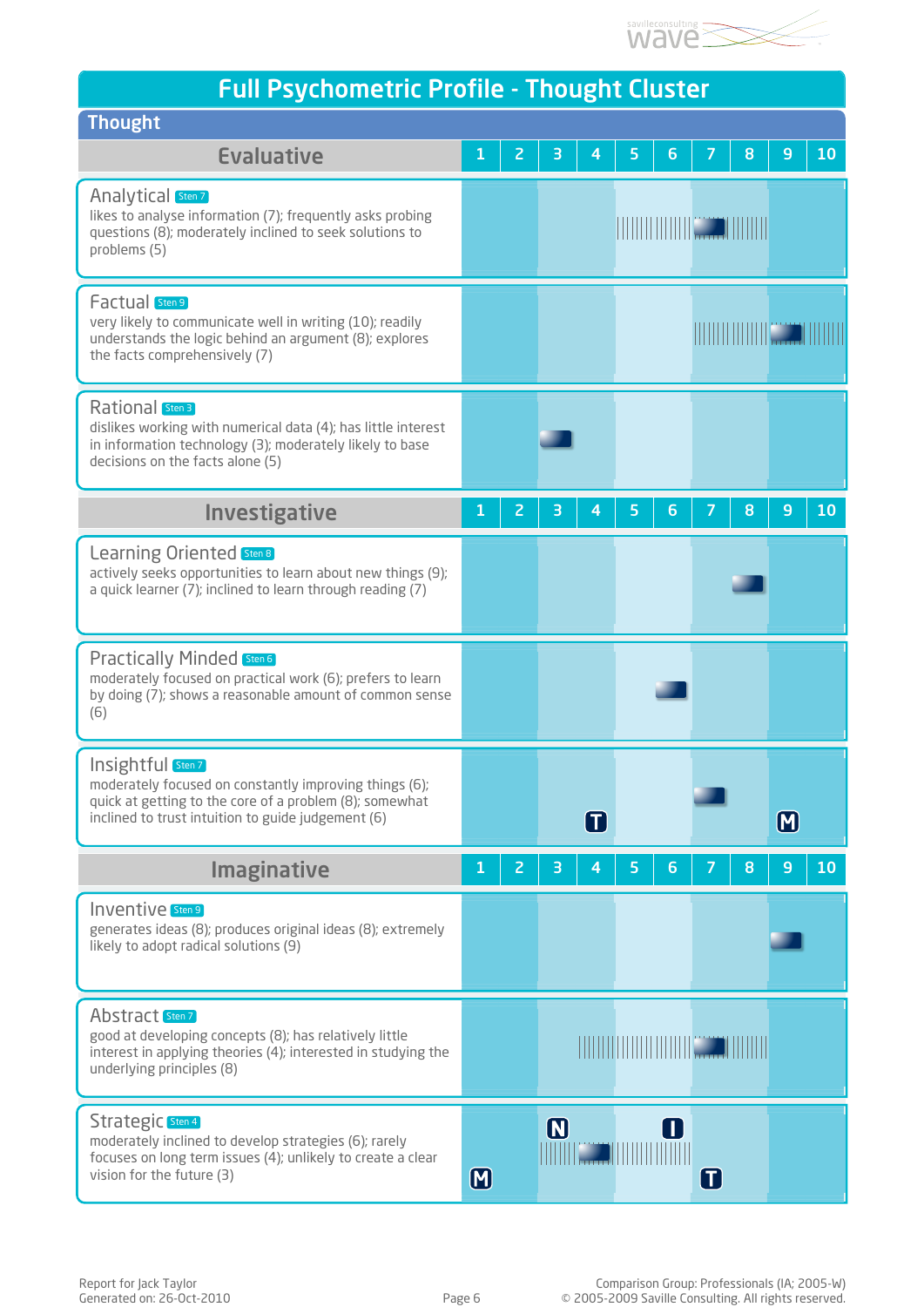

|  | <b>Full Psychometric Profile - Influence Cluster</b> |  |  |
|--|------------------------------------------------------|--|--|
|  |                                                      |  |  |
|  |                                                      |  |  |

| <b>Influence</b>                                                                                                                                                                             |   |                   |   |                |   |                   |   |   |   |    |
|----------------------------------------------------------------------------------------------------------------------------------------------------------------------------------------------|---|-------------------|---|----------------|---|-------------------|---|---|---|----|
| <b>Sociable</b>                                                                                                                                                                              | 1 | $\overline{c}$    | з | 4              | 5 | 6                 | 7 | 8 | 9 | 10 |
| Interactive Sten 3<br>unlikely to be seen as lively (4); tends to say relatively<br>little (3); little interest in networking (4)                                                            |   |                   |   |                |   |                   |   |   |   |    |
| <b>Engaging</b> Sten 3<br>establishes rapport reasonably quickly (5); puts relatively<br>little emphasis on making a good first impression (3);<br>unlikely to seek new friends actively (3) |   | $\bf \bf I$       |   |                |   | $\bm{\mathsf{M}}$ |   |   |   |    |
| Self-promoting Sten 3<br>uncomfortable being the centre of attention (4); modest<br>about own achievements (3); has relatively little need for<br>praise (3)                                 |   |                   |   |                |   |                   |   |   |   |    |
| <b>Impactful</b>                                                                                                                                                                             | 1 | $\overline{2}$    | з | 4              | 5 | 6                 |   | 8 | 9 | 10 |
| <b>Convincing</b> Sten 3<br>less persuasive than most people (1); makes own point<br>strongly (7); has very little focus on negotiating the best<br>deal (2)                                 |   | $\blacksquare$    |   |                | ı |                   |   |   |   |    |
| Articulate Sten 6<br>enjoys giving presentations as much as most people (6);<br>explains things reasonably well (6); confident with new<br>people (7)                                        |   |                   |   |                |   |                   |   |   |   |    |
| <b>Challenging Sten 6</b><br>reasonably open in voicing disagreement (6); moderately<br>inclined to challenge others' ideas (6); occasionally gets<br>involved in arguments (5)              |   |                   |   |                |   |                   |   |   |   |    |
| <b>Assertive</b>                                                                                                                                                                             | 1 | $\overline{2}$    | 3 | $\overline{4}$ | 5 | 6                 |   | 8 | 9 | 10 |
| Purposeful Sten 7<br>makes quick decisions (7); somewhat prepared to take<br>responsibility for big decisions (6); has definite views on<br>issues (7)                                       |   |                   |   |                |   |                   |   |   |   |    |
| Directing <b>Sten 1</b><br>disinclined to take the role of leader (2); dislikes having to<br>co-ordinate people (1); rarely seeks to take control of<br>things $(3)$                         |   |                   |   |                |   |                   |   |   |   |    |
| <b>Empowering</b> Sten 4<br>is good at finding ways to motivate people (7); unlikely to<br>attempt to inspire others (4); very rarely seeks to<br>encourage others (1)                       |   | $\bm{\mathsf{N}}$ |   |                |   | П                 |   |   |   |    |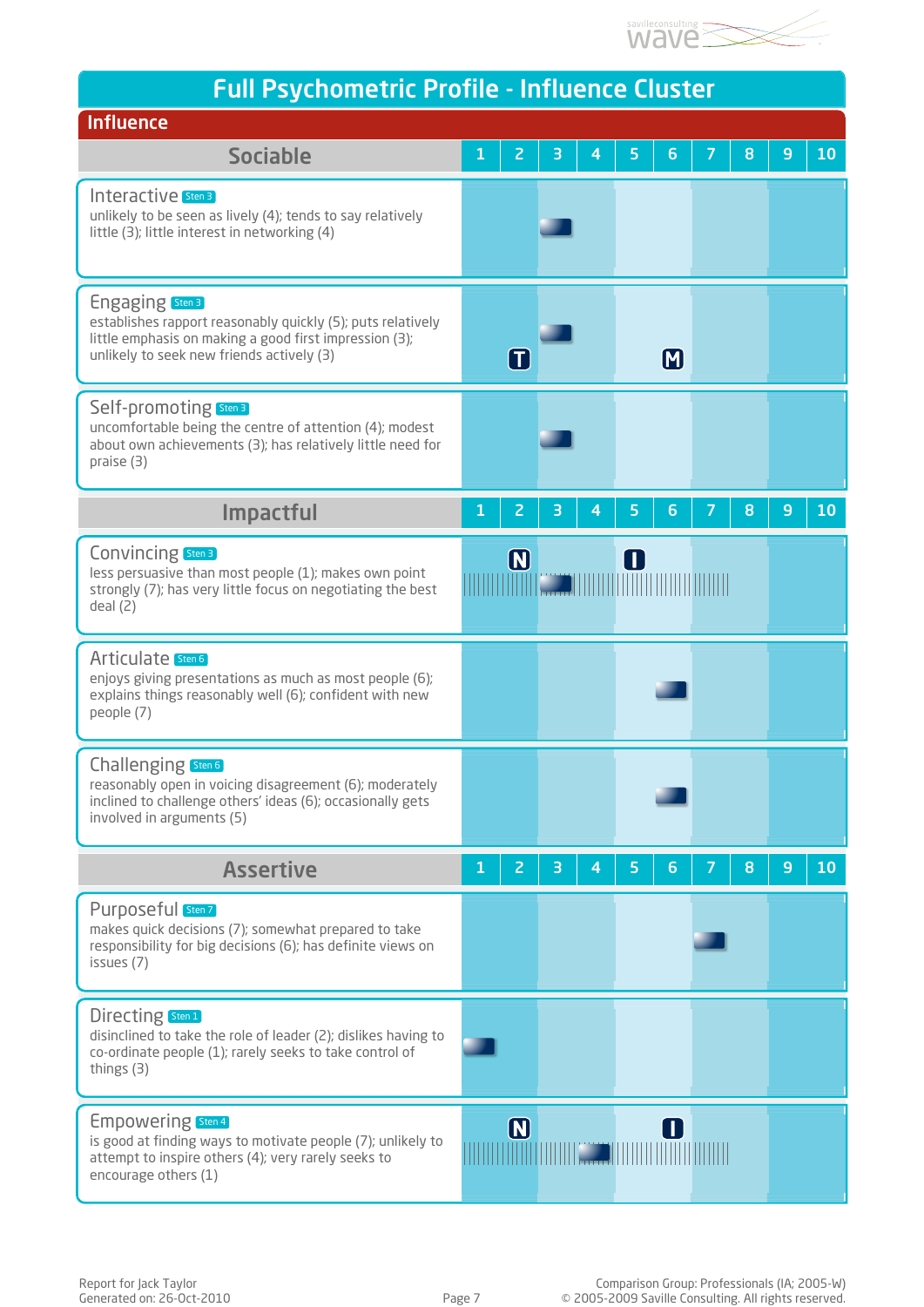

| <b>Full Psychometric Profile - Adaptability Cluster</b>                                                                                                                             |   |   |  |   |              |   |                                                                                                                       |  |                   |   |    |
|-------------------------------------------------------------------------------------------------------------------------------------------------------------------------------------|---|---|--|---|--------------|---|-----------------------------------------------------------------------------------------------------------------------|--|-------------------|---|----|
| <b>Adaptability</b>                                                                                                                                                                 |   |   |  |   |              |   |                                                                                                                       |  |                   |   |    |
| <b>Resilient</b>                                                                                                                                                                    |   | 2 |  | 3 | 4            | 5 | 6                                                                                                                     |  | 8                 | 9 | 10 |
| Self-assured Sten 1<br>less self-confident than most people (1); feels less in<br>control of own future than many people (3); has a<br>relatively limited sense of own worth (3)    |   |   |  |   |              |   |                                                                                                                       |  |                   |   |    |
| Composed Sten 7<br>sometimes gets nervous during important events (6); calm<br>before important events (7); works well under pressure (8)                                           |   |   |  |   |              |   |                                                                                                                       |  |                   |   |    |
| <b>Resolving</b> Sten 5<br>copes well with people who are upset (7); handles angry<br>people reasonably well (6); feels less need than most<br>people to resolve disagreements (2)  |   |   |  |   |              |   | <u> HIII III III III III III II III II III II II II II II II II II II II II II II II II II II II II II II II II I</u> |  |                   |   |    |
| <b>Flexible</b>                                                                                                                                                                     | 1 | 2 |  | з | 4            | 5 | 6                                                                                                                     |  | 8                 | 9 | 10 |
| Positive Sten 4<br>moderately likely to take an optimistic view (6); recovers<br>reasonably quickly from setbacks (5); less cheerful than<br>most people (2)                        |   |   |  |   | IIII (W) III |   |                                                                                                                       |  |                   |   |    |
| <b>Change Oriented Sten 8</b><br>readily accepts change (7); copes very well with<br>uncertainty (9); readily accepts new challenges (7)                                            |   |   |  |   |              |   |                                                                                                                       |  |                   |   |    |
| Receptive Sten 1<br>less receptive to feedback than most people (2); unlikely to<br>encourage others to criticise approach (4); very rarely asks<br>for feedback on performance (1) |   |   |  |   |              |   |                                                                                                                       |  |                   |   |    |
| <b>Supportive</b>                                                                                                                                                                   | 1 | 2 |  | з | 4            | 5 | 6                                                                                                                     |  | 8                 | 9 | 10 |
| Attentive Sten 6<br>less empathetic than many people (4); a good listener (7);<br>interested in understanding why people do things (8)                                              |   |   |  |   |              |   |                                                                                                                       |  | $\bm{\mathsf{M}}$ |   |    |
| Involving Sten 1<br>a little less team oriented than others (3); takes little<br>account of other people's views (1); unlikely to involve<br>others in the final decision (3)       |   |   |  |   |              |   |                                                                                                                       |  |                   |   |    |
| <b>Accepting</b> Sten 1<br>less considerate than others (1); less tolerant than most<br>people (1); tends to be wary of trusting people (1)                                         |   |   |  |   |              |   |                                                                                                                       |  |                   |   |    |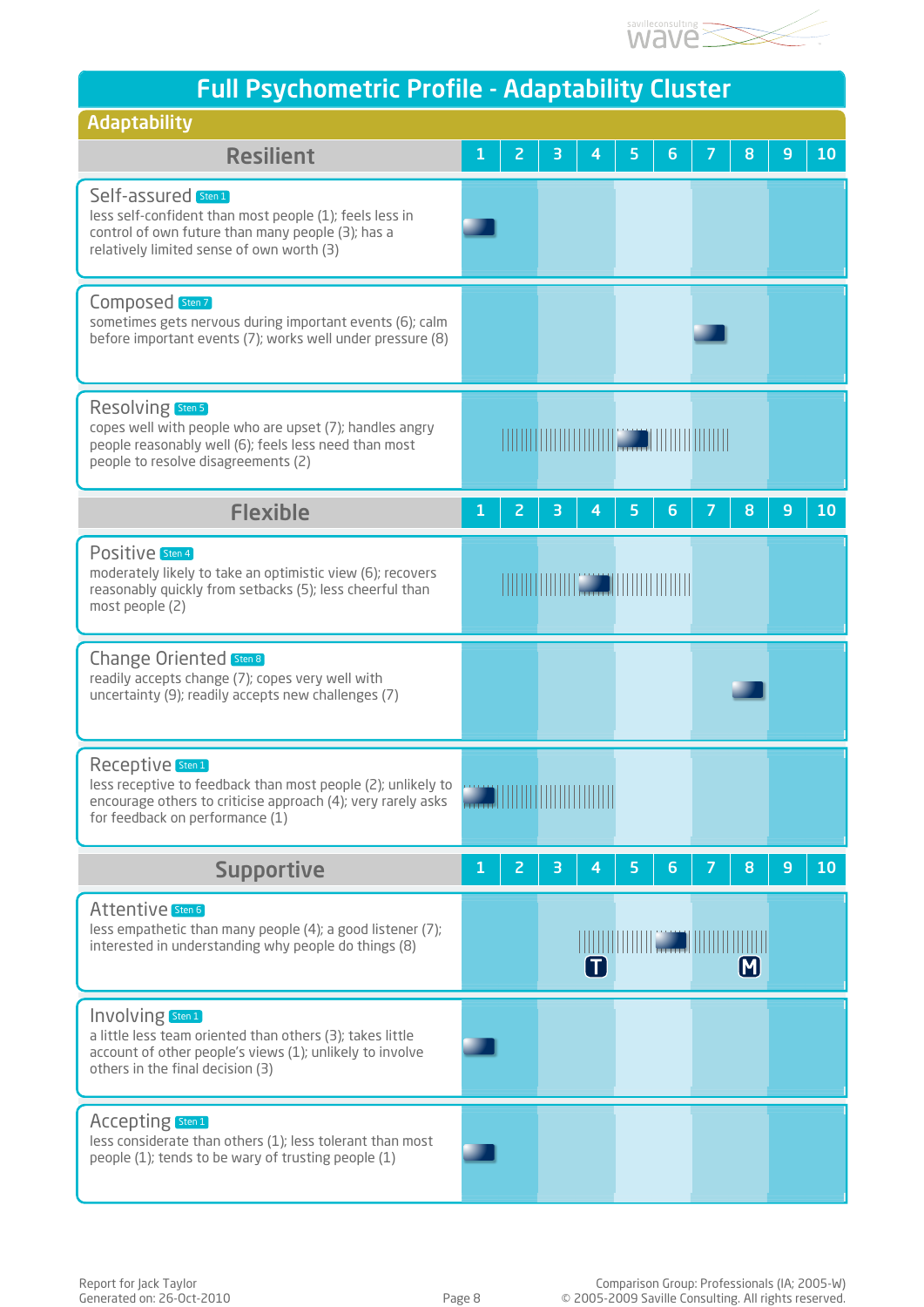

|  | <b>Full Psychometric Profile - Delivery Cluster</b> |  |
|--|-----------------------------------------------------|--|
|  |                                                     |  |

| <b>Delivery</b>                                                                                                                                                                               |   |                |   |                           |   |                            |   |   |   |    |
|-----------------------------------------------------------------------------------------------------------------------------------------------------------------------------------------------|---|----------------|---|---------------------------|---|----------------------------|---|---|---|----|
| <b>Conscientious</b>                                                                                                                                                                          | 1 | $\overline{2}$ | з | 4                         | 5 | 6                          | 7 | 8 | 9 | 10 |
| Reliable Sten 6<br>conscientious about meeting deadlines (7); as punctual as<br>most people (6); is sometimes prepared to leave tasks<br>unfinished (4)                                       |   |                |   |                           |   |                            |   |   |   |    |
| Meticulous Sten 6<br>reasonably attentive to detail (6); reasonably thorough (5);<br>ensures a reasonably high level of quality (5)                                                           |   |                |   |                           |   |                            |   |   |   |    |
| Conforming Sten 1<br>is much less inclined to follow rules (2); strongly dislikes<br>following procedures (2); is prepared to take risks in<br>decision making (2)                            |   |                |   |                           |   |                            |   |   |   |    |
| <b>Structured</b>                                                                                                                                                                             | 1 | 2              | 3 | 4                         | 5 | 6                          |   | 8 | 9 | 10 |
| Organised Sten 6<br>well organised (7); moderately inclined to make plans (5);<br>prioritises as well as most people (6)                                                                      |   |                |   |                           |   |                            |   |   |   |    |
| <b>Principled</b> Sten 5<br>behaves more ethically than most people (7); places less<br>emphasis on maintaining confidentiality than most people<br>(2); focused on honouring commitments (8) |   |                |   | IN IN INC IN              |   |                            |   |   |   |    |
| <b>Activity Oriented Sten 9</b><br>works at a fast pace (7); works well when busy (8); multi-<br>tasks extremely well (9)                                                                     |   |                |   |                           |   |                            |   |   |   |    |
| <b>Driven</b>                                                                                                                                                                                 |   | 2              | з | 4                         | 5 | 6                          |   | 8 | 9 | 10 |
| Dynamic <b>Sten 6</b><br>feels very little need to make things happen (2); impatient<br>to get things started (8); energetic (7)                                                              |   |                |   | $\boldsymbol{\mathsf{M}}$ |   |                            | O |   |   |    |
| <b>Enterprising</b> Sten 6<br>likely to identify business opportunities (7); dislikes selling<br>$(4)$ ; competitive $(7)$                                                                    |   |                |   |                           |   | <u>HIIII IIII KOZONNIN</u> |   |   |   |    |
| Striving <b>Sten 5</b><br>is reasonably driven to achieve outstanding results (6);<br>moderately ambitious (6); less persevering than most<br>people (2)                                      |   |                |   | <b>THE REAL PROPERTY</b>  |   |                            |   |   |   |    |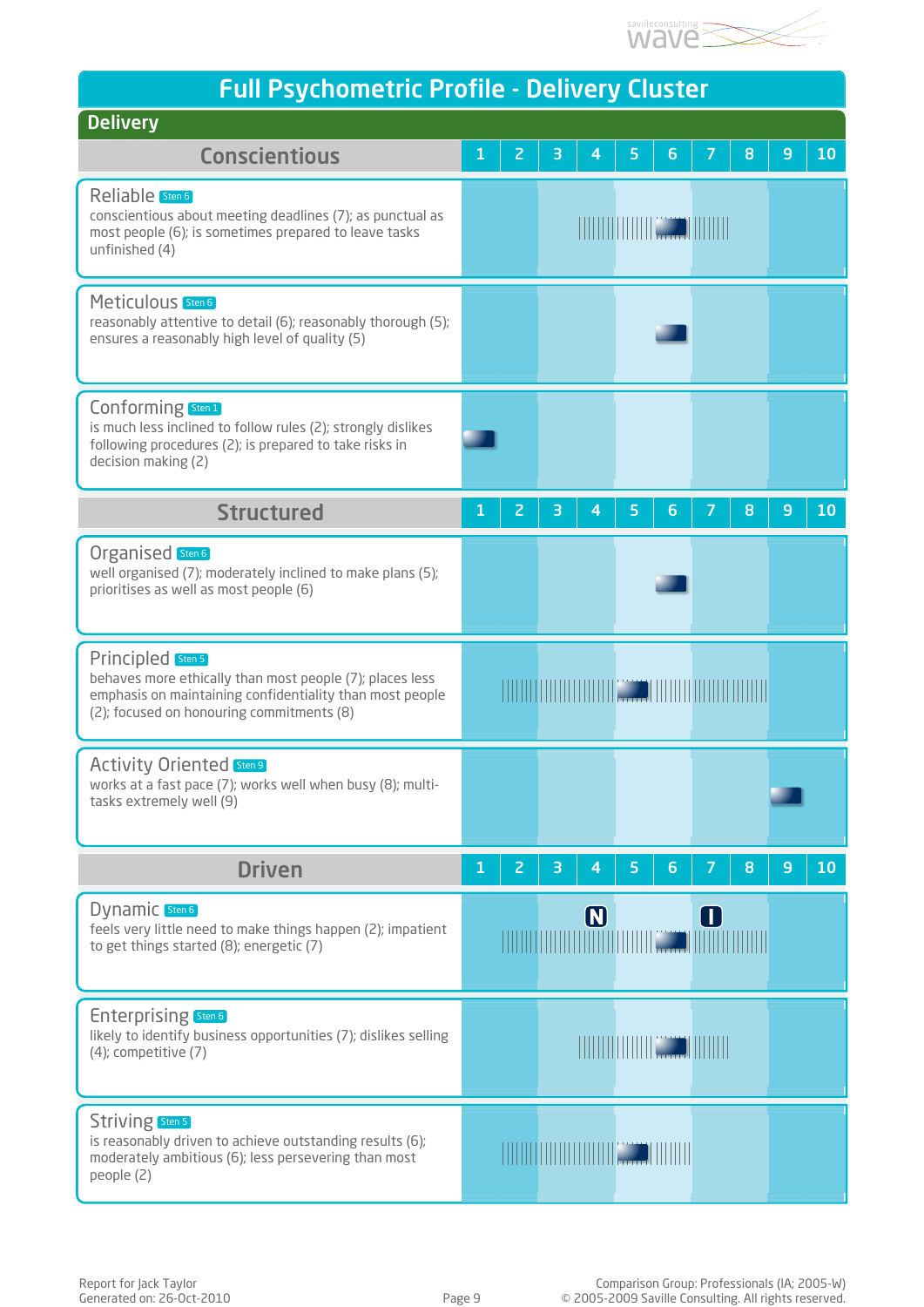

|                 | <b>Summary Psychometric Profile</b><br>Acquiescence (3) Consistency (7) N-I Agreement (5) M-T Agreement (4) |                                |                              |                       |              |                        |               |                |  |
|-----------------|-------------------------------------------------------------------------------------------------------------|--------------------------------|------------------------------|-----------------------|--------------|------------------------|---------------|----------------|--|
|                 | <b>Higher split shown</b>                                                                                   | $\overline{c}$<br>$\mathbf{1}$ | $\overline{\mathbf{3}}$<br>4 | 5<br>$\boldsymbol{6}$ | 8<br>7       | 10<br>$\boldsymbol{9}$ | <b>Splits</b> |                |  |
|                 | Analytical                                                                                                  |                                |                              |                       | <b>TILLE</b> |                        |               |                |  |
|                 | Factual                                                                                                     |                                |                              |                       |              |                        |               |                |  |
|                 | Rational                                                                                                    |                                |                              |                       |              |                        |               |                |  |
|                 | Learning Oriented                                                                                           |                                |                              |                       |              |                        |               |                |  |
| Thought         | <b>Practically Minded</b>                                                                                   |                                |                              |                       |              |                        |               |                |  |
|                 | Insightful                                                                                                  |                                |                              |                       |              |                        |               | $\blacksquare$ |  |
|                 | Inventive                                                                                                   |                                |                              |                       |              |                        |               |                |  |
|                 | Abstract                                                                                                    |                                |                              |                       |              |                        |               |                |  |
|                 | Strategic                                                                                                   |                                |                              |                       |              |                        | O             | O              |  |
|                 | Interactive                                                                                                 |                                |                              |                       |              |                        |               |                |  |
|                 | Engaging                                                                                                    |                                |                              |                       |              |                        |               | $\blacksquare$ |  |
|                 | Self-promoting                                                                                              |                                |                              |                       |              |                        |               |                |  |
|                 | Convincing                                                                                                  |                                |                              |                       |              |                        | O             |                |  |
| Influence       | Articulate                                                                                                  |                                |                              |                       |              |                        |               |                |  |
|                 | Challenging                                                                                                 |                                |                              |                       |              |                        |               |                |  |
|                 | Purposeful                                                                                                  |                                |                              |                       |              |                        |               |                |  |
|                 | Directing                                                                                                   |                                |                              |                       |              |                        |               |                |  |
|                 | Empowering                                                                                                  |                                |                              |                       |              |                        | 0             |                |  |
|                 | Self-assured                                                                                                |                                |                              |                       |              |                        |               |                |  |
|                 | Composed                                                                                                    |                                |                              |                       |              |                        |               |                |  |
|                 | Resolving                                                                                                   |                                |                              |                       |              |                        |               |                |  |
| Adaptability    | Positive                                                                                                    |                                |                              |                       |              |                        |               |                |  |
|                 | <b>Change Oriented</b>                                                                                      |                                |                              |                       |              |                        |               |                |  |
|                 | Receptive                                                                                                   |                                |                              |                       |              |                        |               |                |  |
|                 | Attentive                                                                                                   |                                |                              |                       |              |                        |               | $\blacksquare$ |  |
|                 | Involving                                                                                                   |                                |                              |                       |              |                        |               |                |  |
|                 | Accepting                                                                                                   |                                |                              |                       |              |                        |               |                |  |
|                 | Reliable                                                                                                    |                                |                              |                       |              |                        |               |                |  |
|                 | Meticulous                                                                                                  |                                |                              |                       |              |                        |               |                |  |
|                 | Conforming                                                                                                  |                                |                              |                       |              |                        |               |                |  |
|                 | Organised                                                                                                   |                                |                              |                       |              |                        |               |                |  |
| <b>Delivery</b> | Principled                                                                                                  |                                |                              |                       |              |                        |               |                |  |
|                 | <b>Activity Oriented</b>                                                                                    |                                |                              |                       |              |                        |               |                |  |
|                 | Dynamic                                                                                                     |                                |                              |                       |              |                        | O             |                |  |
|                 | <b>Enterprising</b>                                                                                         |                                |                              |                       |              |                        |               |                |  |
|                 | <b>Striving</b>                                                                                             |                                |                              |                       |              |                        |               |                |  |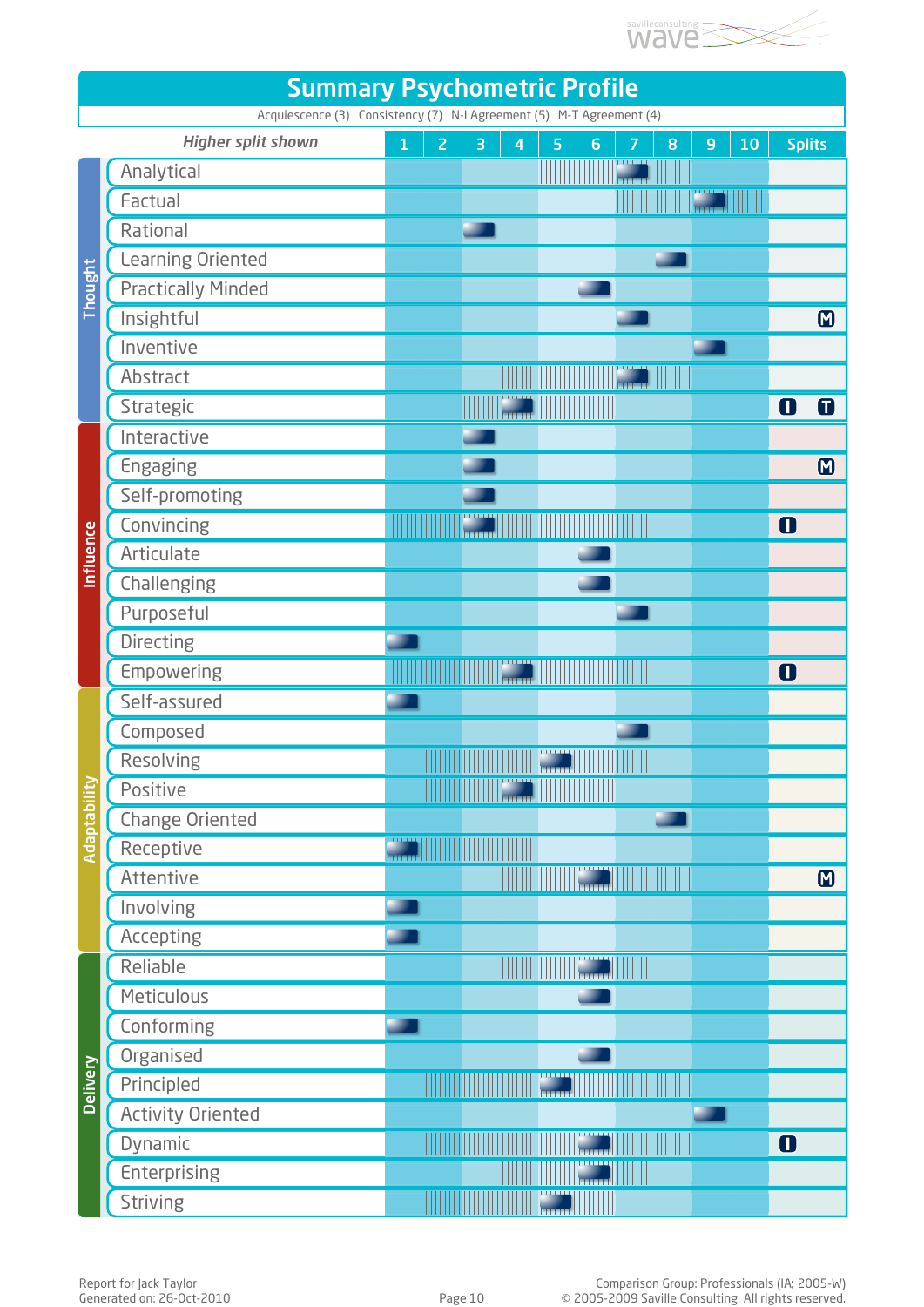

## Competency Potential Profile

This report gives Jack Taylor's areas of greater and lesser predicted potential based on our extensive international database linking Saville Consulting Wave to work performance.

|                                   | <b>Competency Description</b>                                                                                         | <b>Potential</b> |                                                                                  |  |  |  |  |  |  |  |
|-----------------------------------|-----------------------------------------------------------------------------------------------------------------------|------------------|----------------------------------------------------------------------------------|--|--|--|--|--|--|--|
|                                   | <b>Evaluating Problems</b><br>Examining Information (7); Documenting<br>Facts (9); Interpreting Data (4)              |                  | <b>Fairly High</b><br>higher potential than about 75%<br>of the comparison group |  |  |  |  |  |  |  |
| <b>Problems</b><br><b>Solving</b> | <b>Investigating Issues</b><br>Developing Expertise (7); Adopting Practical<br>Approaches (6); Providing Insights (6) |                  | <b>Fairly High</b><br>higher potential than about 75%<br>of the comparison group |  |  |  |  |  |  |  |
|                                   | <b>Creating Innovation</b><br>Generating Ideas (9); Exploring Possibilities<br>(8); Developing Strategies (4)         |                  | <b>Fairly High</b><br>higher potential than about 75%<br>of the comparison group |  |  |  |  |  |  |  |
|                                   | <b>Building Relationships</b><br>Interacting with People (4); Establishing<br>Rapport (5); Impressing People (3)      |                  | <b>Fairly Low</b><br>higher potential than about 25%<br>of the comparison group  |  |  |  |  |  |  |  |
| Influencing People                | <b>Communicating Information</b><br>Convincing People (4); Articulating<br>Information (5); Challenging Ideas (7)     |                  | Average<br>higher potential than about 40%<br>of the comparison group            |  |  |  |  |  |  |  |
|                                   | <b>Providing Leadership</b><br>Making Decisions (6); Directing People (2);<br>Empowering Individuals (5)              |                  | <b>Fairly Low</b><br>higher potential than about 25%<br>of the comparison group  |  |  |  |  |  |  |  |
| ပ္ပ<br>6                          | <b>Showing Resilience</b><br>Conveying Self-Confidence (2); Showing<br>Composure (8); Resolving Conflict (4)          |                  | <b>Fairly Low</b><br>higher potential than about 25%<br>of the comparison group  |  |  |  |  |  |  |  |
| poroa<br>50<br>Ξ                  | <b>Adjusting to Change</b><br>Thinking Positively (5); Embracing Change (7);<br>Inviting Feedback (3)                 | 5                | Average<br>higher potential than about 40%<br>of the comparison group            |  |  |  |  |  |  |  |
| ਫ਼                                | <b>Giving Support</b><br>Understanding People (5); Team Working (2);<br>Valuing Individuals (1)                       |                  | <b>Very Low</b><br>higher potential than about 5% of<br>the comparison group     |  |  |  |  |  |  |  |
|                                   | <b>Processing Details</b><br>Meeting Timescales (7); Checking Things (7);<br>Following Procedures (3)                 |                  | Average<br>higher potential than about 40%<br>of the comparison group            |  |  |  |  |  |  |  |
| Delivering Results                | <b>Structuring Tasks</b><br>Managing Tasks (5); Upholding Standards (4);<br>Producing Output (8)                      | 6                | Average<br>higher potential than about 60%<br>of the comparison group            |  |  |  |  |  |  |  |
|                                   | <b>Driving Success</b><br>Taking Action (6); Seizing Opportunities (5);<br>Pursuing Goals (5)                         |                  | Average<br>higher potential than about 40%<br>of the comparison group            |  |  |  |  |  |  |  |